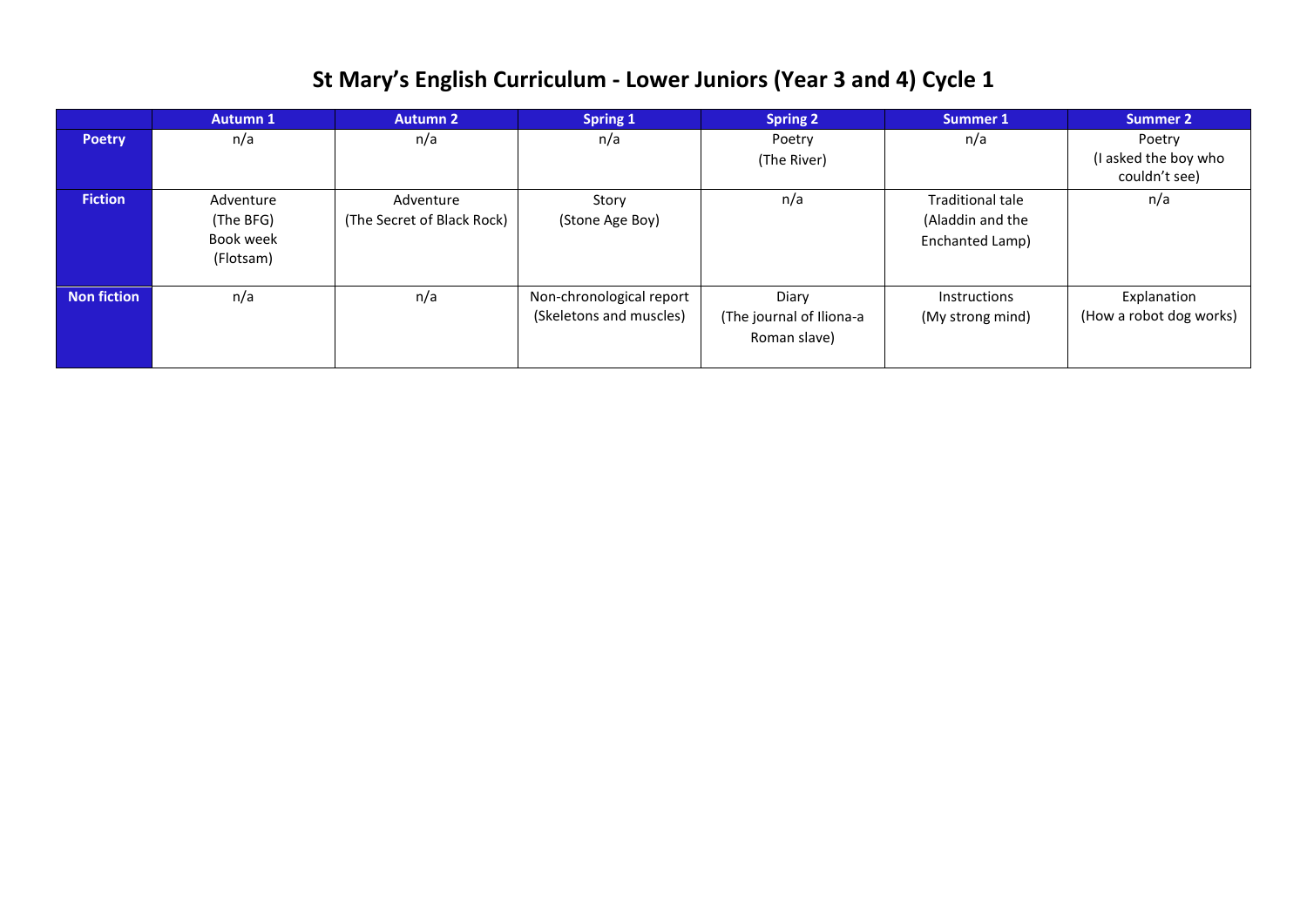| <b>Grammar</b>  | Word                      | Word                       | Word                      | Word                        | Word                        | Word                         |
|-----------------|---------------------------|----------------------------|---------------------------|-----------------------------|-----------------------------|------------------------------|
| and             | <b>Nouns</b>              | Adverbs                    | Prepositions              | Pronouns including          | Conjunctions                | Revise terminology           |
| punctuation     | verbs                     | Adverbials                 | Determiners including a   | possessive pronouns.        |                             |                              |
|                 | adjectives                | Conjunctions               | and an                    | Grammatical difference      | Sentence                    |                              |
|                 | prepositions              |                            |                           | between plural and          | Complex sentences           | Sentence                     |
|                 |                           | <b>Sentence</b>            |                           | possessive - s              | Extending the range of      | Review sentence              |
|                 |                           | Simple and compound        | <b>Sentence</b>           |                             | sentences with more than    | structure over the year      |
|                 | <b>Sentence</b>           | sentences                  | Using adverbs, adverbials | <b>Sentence</b>             | one clause by using a       |                              |
|                 | Noun phrases expanded     | Use conjunctions to        | and prepositions to       | Fronted adverbials (e.g     | wider range of              | <b>Punctuation</b>           |
|                 | by the addition of        | express time or cause      | express time, place and   | Later that day, I heard the | conjunction including       | Revise punctuation           |
|                 | modifying adjectives,     | (because, due to, as a     | cause.                    | bad news)                   | when, if, because,          | development                  |
|                 | nouns and preposition     | result of, next then)      | Sentence types:           |                             | although                    |                              |
|                 | phrases (e.g the teacher  | Use adverbs to modify      | Statement                 | <b>Punctuation</b>          | Manipulating the position   | <b>Text</b>                  |
|                 | expanded to the strict    | verbs.                     | Command                   | Using commas after          | of a subordinate clause     | Revise all elements.         |
|                 | maths teacher with curly  |                            | Question                  | fronted adverbials.         | within a sentence           |                              |
|                 | hair)                     |                            | Exclamation               |                             |                             |                              |
|                 |                           | Punctuation                |                           | Text                        | Punctuation                 |                              |
|                 | <b>Punctuation</b>        | Revise punctuation for     |                           | Appropriate choice of       | Use and punctuate direct    |                              |
|                 | Inverted commas to        | omission and possession    | <b>Punctuation</b>        | pronoun or noun within      | speech.                     |                              |
|                 | punctuate direct speech.  |                            | Apostrophes to mark       | and across sentences to     | It and it's                 |                              |
|                 |                           | Text                       | plural possession.        | aid cohesion and avoid      |                             |                              |
|                 | Text                      | Using present perfect      |                           | repetition.                 | Text                        |                              |
|                 | Headings and              | tense instead of simple    | Text                      |                             | Present progressive and     |                              |
|                 | Subheadings               | past                       | Use of paragraphs to      |                             | past progressive tenses     |                              |
|                 | Revise verb tenses (past, |                            | organise ideas around a   |                             |                             |                              |
|                 | present and future) and   |                            | theme.                    |                             |                             |                              |
|                 | avoiding confusion within |                            |                           |                             |                             |                              |
|                 | texts.                    |                            |                           |                             |                             |                              |
|                 |                           |                            |                           |                             |                             |                              |
| <b>Spelling</b> | -ure word ending          | Prefixes                   | g spelt gu (guess)        | Prefixes                    | s spelt sc (science)        | <b>Suffixes</b>              |
|                 | (measure)                 | in-, il-, im-, ir-         |                           | Anti- and inter-            |                             | -ous (mountainous)           |
|                 |                           |                            | -ture word ending         |                             | -sion (conclusion) word     |                              |
|                 | Possessive apostrophe     | ei, eigh, ey               | (nature)                  | -cian (magician), -sion     | endings                     | -ly added to words ending    |
|                 | with singular nouns       | u spelt ou (trouble)       |                           | (explosion), -tion          |                             | in y (greedily), le (gently) |
|                 |                           | sh spelt ch (machine)      | Homophones                | (fraction) and -ssion       | Homophones                  | and ic (dramatically)        |
|                 | Homophones                |                            |                           | (mission) word endings      |                             |                              |
|                 |                           | Adding -ing, -er, -en, -ed | Possessive apostrophe     |                             | Possessive apostrophe       | Prefixes                     |
|                 | Y2/3/4 Wordlist (10       | suffixes                   | with plurals              | Y3/4 Wordlist (20 words)    | with singular and plural    | un-, dis-, in-, re-, sub-,   |
|                 | words)                    |                            |                           |                             | nouns                       | inter-, super-, anti-, auto- |
|                 |                           | Y3/4 Wordlist (20 words)   | Y3/4 Wordlist (20 words)  |                             |                             |                              |
|                 |                           |                            |                           |                             | Y3/4 wordlist               |                              |
|                 |                           |                            |                           |                             |                             |                              |
| <b>Reading</b>  | The BFG                   | Coming home                | Rushing Rivers by         | I was a Rat by Philip       | There's a Boy in the Girls' | King of the Sky by Nicola    |
| <b>Focus</b>    |                           |                            | Kingfisher                | Pullman                     | Bathroom by Louis Sachar    | Davies                       |
|                 |                           |                            |                           |                             |                             |                              |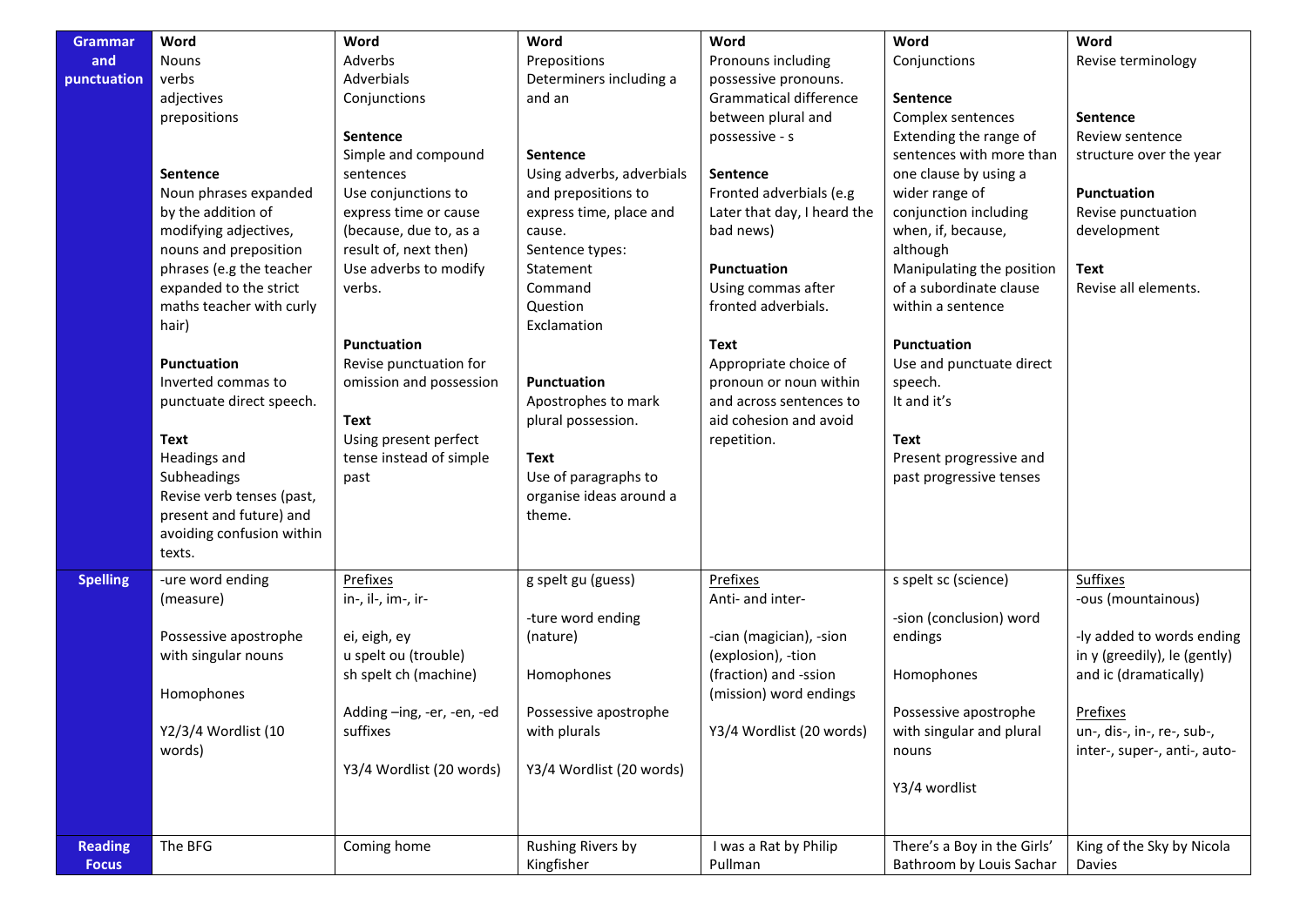| <b>Reading</b> | Use knowledge to read further exception words,<br>$\bullet$ |                                                                           |  |  |  |  |  |
|----------------|-------------------------------------------------------------|---------------------------------------------------------------------------|--|--|--|--|--|
|                |                                                             | read and discuss a wide range of fiction, poetry and non-fiction.         |  |  |  |  |  |
|                | use dictionaries to check the meaning.                      |                                                                           |  |  |  |  |  |
|                | retell some stories orally.                                 |                                                                           |  |  |  |  |  |
|                | identifying themes and conventions                          |                                                                           |  |  |  |  |  |
|                |                                                             | prepare poems and play scripts to read aloud and to perform.              |  |  |  |  |  |
|                | ٠                                                           | discuss words and phrases that capture the imagination.                   |  |  |  |  |  |
|                | recognise a variety of forms of poetry.                     |                                                                           |  |  |  |  |  |
|                | Check own understanding of reading.                         |                                                                           |  |  |  |  |  |
|                | drawing inferences and justifying inferences with evidence  |                                                                           |  |  |  |  |  |
|                | making predictions                                          |                                                                           |  |  |  |  |  |
|                | identify and summarise main ideas.                          |                                                                           |  |  |  |  |  |
|                |                                                             | identify how language, structure, and presentation contribute to meaning. |  |  |  |  |  |
|                |                                                             | retrieve and record information from non-fiction books.                   |  |  |  |  |  |
|                | discuss books read with others.                             |                                                                           |  |  |  |  |  |

## **St Mary's English Curriculum - Lower Juniors (Year 3 and 4) Cycle 2**

|                | <b>Autumn 1</b>          | <b>Autumn 2</b>         | <b>Spring 1</b>        | <b>Spring 2</b>            | Summer 1             | <b>Summer 2</b>   |
|----------------|--------------------------|-------------------------|------------------------|----------------------------|----------------------|-------------------|
| <b>Poetry</b>  | n/a                      | Kennings                | Coming home (narrative | n/a                        | n/a                  | Poetry            |
|                |                          | Magic Box (list) poetry | poem)                  |                            |                      |                   |
| <b>Fiction</b> | Fairy tales              | Narrative writing       |                        | Journey (picture book)     | The Firework Maker's | Narrative writing |
|                | (Jack and the Beanstalk) |                         |                        | (National oak Y3 4week     | Daughter by Phillip  |                   |
|                | Myths and Legends        |                         |                        | plan)                      | Pullman              |                   |
|                | (Beowulf)                |                         |                        | The Magic Paintbrush       |                      |                   |
|                | characterisation         |                         |                        | (Chinese traditional tale) |                      |                   |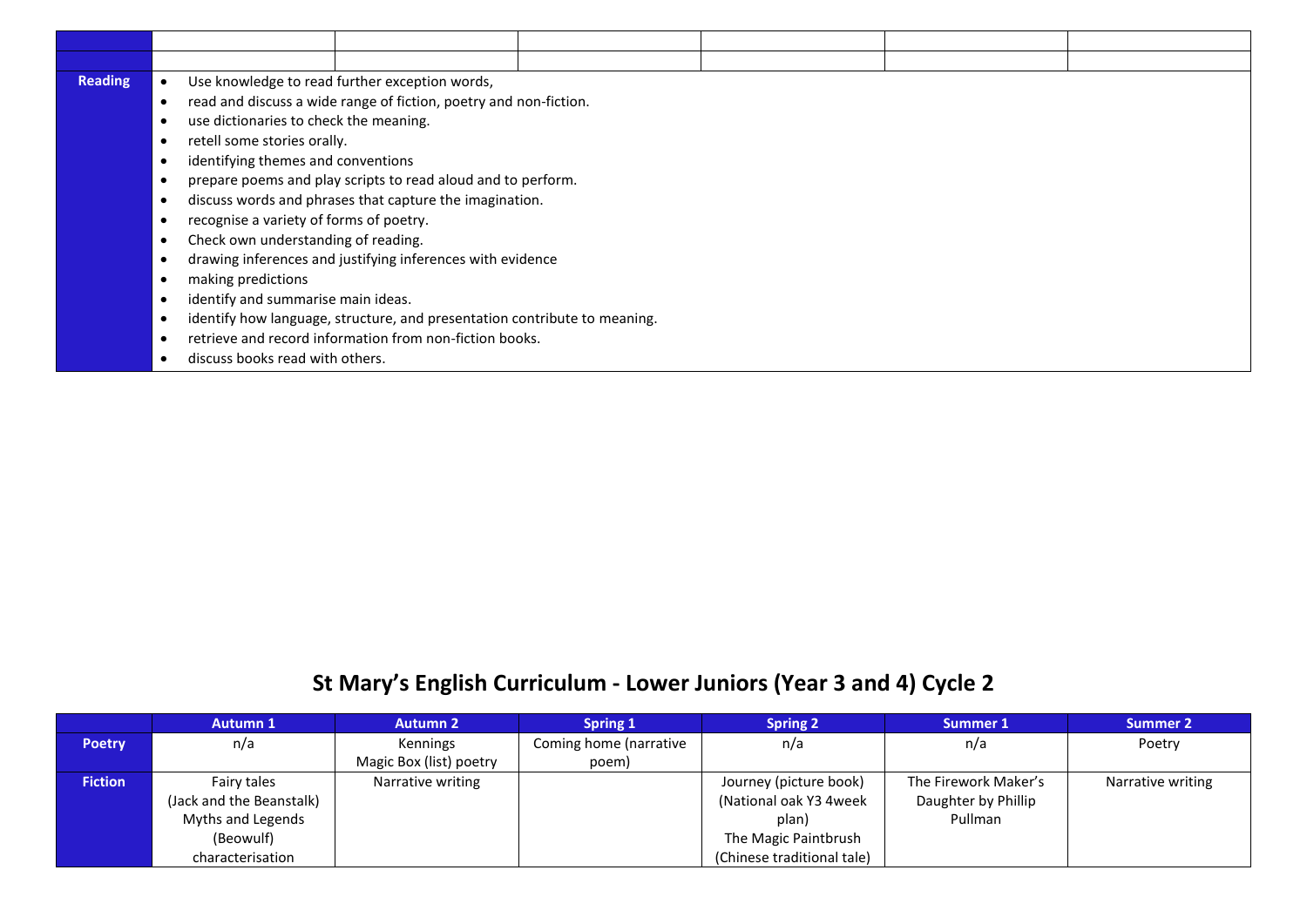| <b>Non fiction</b> | Non chronological Report  | Instruction writing (link to | Letter - link to PSHE &     |                               | Letter (RE link - Faith & |                         |
|--------------------|---------------------------|------------------------------|-----------------------------|-------------------------------|---------------------------|-------------------------|
|                    | Dictionaries and          | DT)                          | goals                       |                               | culture fortnight)        |                         |
|                    | Thesauruses               |                              | <b>Explanation - Street</b> |                               | <b>Diaries</b>            |                         |
|                    |                           |                              | Beneath My Feet             |                               |                           |                         |
| <b>Grammar</b>     | Word                      | Word                         | Word                        | Word                          | Word                      | Word                    |
| and                | <b>Nouns</b>              | Adverbs                      | Prepositions                | Pronouns including            | Conjunctions              | Revise terminology      |
| punctuation        | verbs                     | Adverbials                   | Determiners including a     | possessive pronouns.          |                           |                         |
|                    | adjectives                | Conjunctions                 | and an                      | <b>Grammatical difference</b> | <b>Sentence</b>           |                         |
|                    | prepositions              |                              |                             | between plural and            | Complex sentences         | Sentence                |
|                    |                           | Sentence                     |                             | possessive - s                | Extending the range of    | Review sentence         |
|                    |                           | Simple and compound          | Sentence                    |                               | sentences with more than  | structure over the year |
|                    | <b>Sentence</b>           | sentences                    | Using adverbs, adverbials   | <b>Sentence</b>               | one clause by using a     |                         |
|                    | Noun phrases expanded     | Use conjunctions to          | and prepositions to         | Fronted adverbials (e.g       | wider range of            | <b>Punctuation</b>      |
|                    | by the addition of        | express time or cause        | express time, place and     | Later that day, I heard the   | conjunction including     | Revise punctuation      |
|                    | modifying adjectives,     | (because, due to, as a       | cause.                      | bad news)                     | when, if, because,        | development             |
|                    | nouns and preposition     | result of, next then)        | Sentence types:             |                               | although                  |                         |
|                    | phrases (e.g the teacher  | Use adverbs to modify        | Statement                   | <b>Punctuation</b>            | Manipulating the position | <b>Text</b>             |
|                    | expanded to the strict    | verbs.                       | Command                     | Using commas after            | of a subordinate clause   | Revise all elements.    |
|                    | maths teacher with curly  |                              | Question                    | fronted adverbials.           | within a sentence         |                         |
|                    | hair)                     |                              | Exclamation                 |                               |                           |                         |
|                    |                           | <b>Punctuation</b>           |                             | <b>Text</b>                   | <b>Punctuation</b>        |                         |
|                    | Punctuation               | Revise punctuation for       |                             | Appropriate choice of         | Use and punctuate direct  |                         |
|                    | Inverted commas to        | omission and possession      | Punctuation                 | pronoun or noun within        | speech.                   |                         |
|                    | punctuate direct speech.  |                              | Apostrophes to mark         | and across sentences to       | It and it's               |                         |
|                    |                           | <b>Text</b>                  | plural possession.          | aid cohesion and avoid        |                           |                         |
|                    | <b>Text</b>               | Using present perfect        |                             | repetition.                   | <b>Text</b>               |                         |
|                    | Headings and              | tense instead of simple      | <b>Text</b>                 |                               | Present progressive and   |                         |
|                    | Subheadings               | past                         | Use of paragraphs to        |                               | past progressive tenses   |                         |
|                    | Revise verb tenses (past, |                              | organise ideas around a     |                               |                           |                         |
|                    | present and future) and   |                              | theme.                      |                               |                           |                         |
|                    | avoiding confusion within |                              |                             |                               |                           |                         |
|                    | texts.                    |                              |                             |                               |                           |                         |